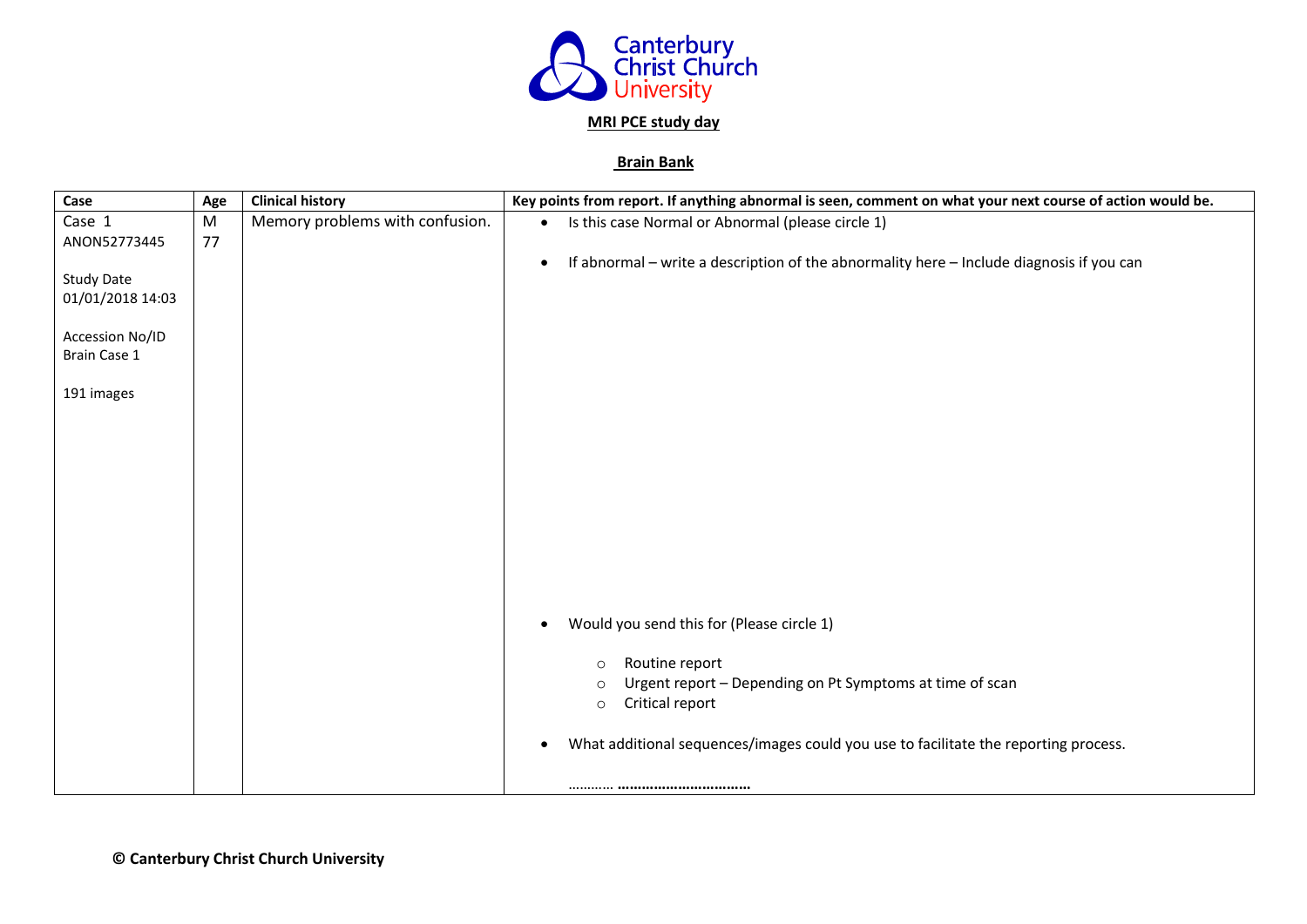

| Case 2<br>ANON86689516                 | F 50 | Headache 2 days, right upper limb<br>numbness 1 day. History of | Is this case Normal or Abnormal (please circle 1)<br>$\bullet$                                        |
|----------------------------------------|------|-----------------------------------------------------------------|-------------------------------------------------------------------------------------------------------|
| <b>Study Date</b><br>01/01/2017 09:45  |      | migraines                                                       | If abnormal - write a description of the abnormality here - Include diagnosis if you can<br>$\bullet$ |
| Accession No/ID<br><b>Brain Case 2</b> |      |                                                                 |                                                                                                       |
| 184 images                             |      |                                                                 |                                                                                                       |
|                                        |      |                                                                 |                                                                                                       |
|                                        |      |                                                                 |                                                                                                       |
|                                        |      |                                                                 |                                                                                                       |
|                                        |      |                                                                 |                                                                                                       |
|                                        |      |                                                                 |                                                                                                       |
|                                        |      |                                                                 | Would you send this for (Please circle 1)<br>$\bullet$                                                |
|                                        |      |                                                                 | Routine report<br>$\circ$                                                                             |
|                                        |      |                                                                 | Urgent report<br>$\circ$<br>Critical report<br>$\circ$                                                |
|                                        |      |                                                                 | Would you consider contrast enhancement for this case?<br>$\bullet$                                   |
|                                        |      |                                                                 |                                                                                                       |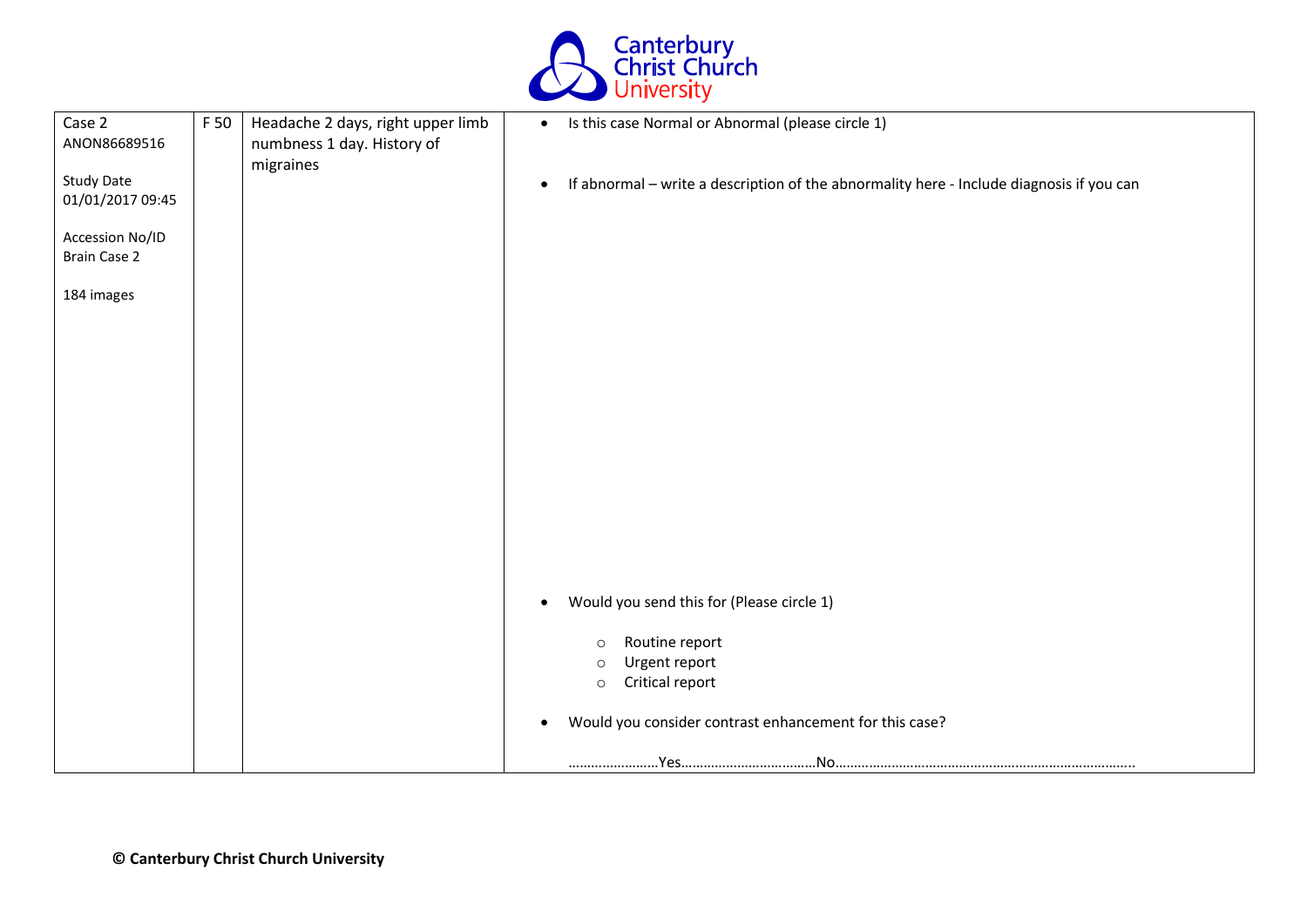

| Case 3            | M  | <b>MRI Brain</b>                 | Is this case Normal or Abnormal (please circle 1)<br>$\bullet$                                    |
|-------------------|----|----------------------------------|---------------------------------------------------------------------------------------------------|
| ANON78923311      | 57 | History of loss of consciousness |                                                                                                   |
|                   |    | with amnesia. Head injury 4 days | Describe any additional sequence choices and any further suggestions for management.<br>$\bullet$ |
| <b>Study Date</b> |    | ago. Deteriorating               |                                                                                                   |
| 13/06/2019 10:36  |    |                                  |                                                                                                   |
| Accession No/ID   |    |                                  |                                                                                                   |
| R95BTOF1MC        |    |                                  |                                                                                                   |
|                   |    |                                  |                                                                                                   |
| 173 images        |    |                                  |                                                                                                   |
|                   |    |                                  |                                                                                                   |
|                   |    |                                  |                                                                                                   |
|                   |    |                                  |                                                                                                   |
|                   |    |                                  |                                                                                                   |
|                   |    |                                  |                                                                                                   |
|                   |    |                                  |                                                                                                   |
|                   |    |                                  |                                                                                                   |
|                   |    |                                  |                                                                                                   |
|                   |    |                                  |                                                                                                   |
|                   |    |                                  |                                                                                                   |
|                   |    |                                  |                                                                                                   |
|                   |    |                                  | Would you send this for (Please circle 1)<br>$\bullet$                                            |
|                   |    |                                  |                                                                                                   |
|                   |    |                                  | Routine report<br>$\circ$                                                                         |
|                   |    |                                  | Urgent report<br>$\circ$                                                                          |
|                   |    |                                  | Critical report<br>$\circ$                                                                        |
|                   |    |                                  | Would you consider contrast enhancement for this case?<br>$\bullet$                               |
|                   |    |                                  |                                                                                                   |